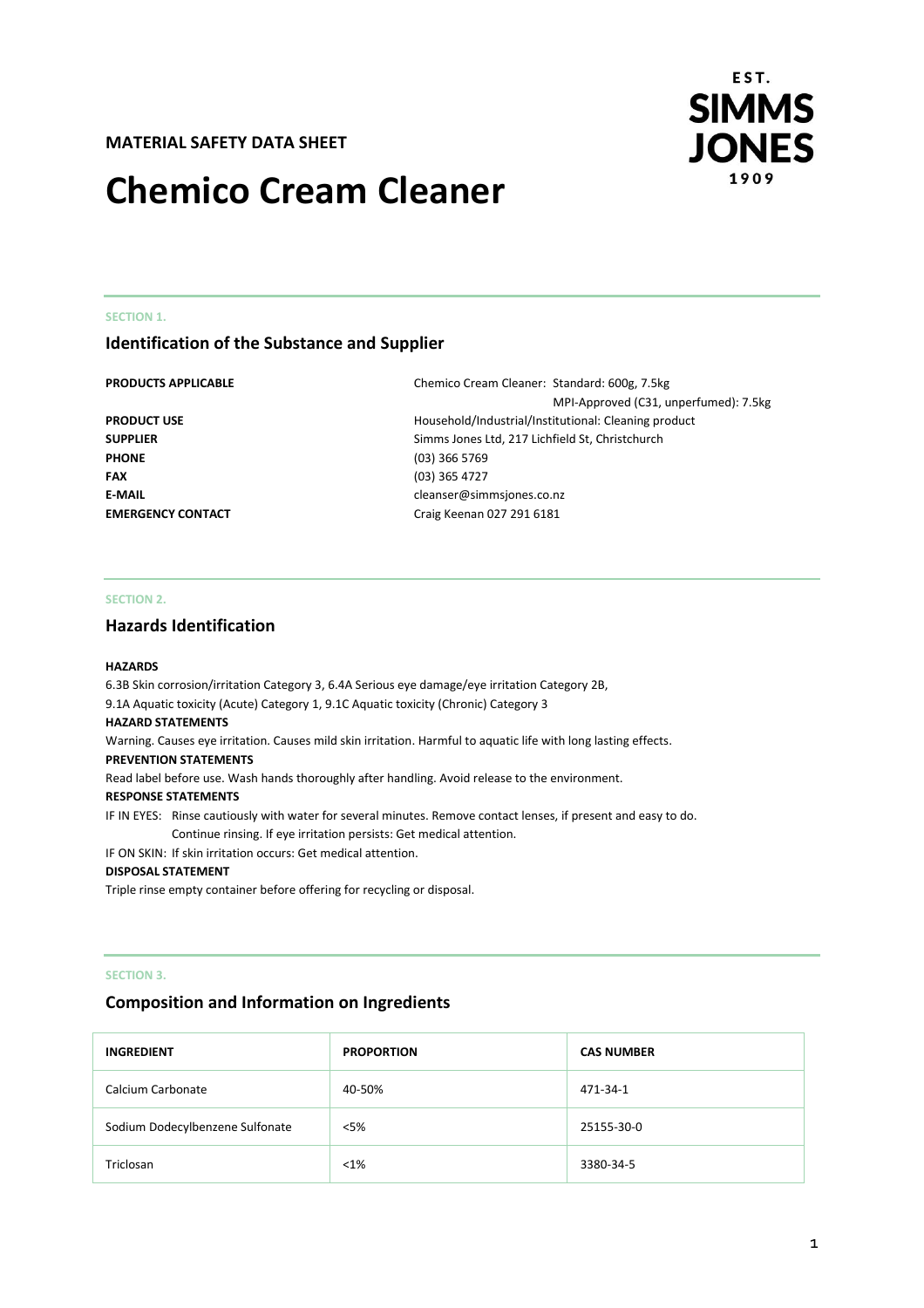# **SECTION 4.**

# **First Aid Measures**

**IF IN EYES:** Rinse cautiously with water for several minutes. Remove contact lenses, if present and easy to do. Continue rinsing. If eye irritation persists: Get medical attention.

**IF ON SKIN:** If skin irritation occurs: Get medical attention.

#### **SECTION 5.**

# **Fire-Fighting Measures**

**COMBUSTION PRODUCTS** None known

**EXTINGUISHING MEDIA** Foam, CO<sub>2</sub>, dry chemical, or water fog **FIRE-FIGHTING PROCEDURES** Normal fire-fighting procedures may be used

# **SECTION 6.**

# **Accidental Release Measures**

| <b>EMERGENCY PROCEDURES</b>      | No special procedures required                                        |  |
|----------------------------------|-----------------------------------------------------------------------|--|
| <b>ENVIRONMENTAL PRECAUTIONS</b> | Avoid release to the environment                                      |  |
| <b>SPILL CONTROL</b>             | Collect leaking liquid in sealable containers, absorb liquid in inert |  |
|                                  | absorbent, and wash contaminated area with plenty of water            |  |

#### **SECTION 7.**

| <b>Handling and Storage</b> |                                                                                                                                                                                          |
|-----------------------------|------------------------------------------------------------------------------------------------------------------------------------------------------------------------------------------|
| <b>HANDLING PRECAUTIONS</b> | Wash hands thoroughly after handling. Product residue may remain on/in<br>empty containers. Use all precautions for handling the product in handling<br>the empty container and residue. |
| <b>STORAGE</b>              | Store in a cool, dry place. Keep out of reach of children.                                                                                                                               |

# **SECTION 8.**

# **Exposure Controls/Personal Protection**

| EXPOSURE LIMITS               | 8 h TWA = 21 mg/m <sup>3</sup>                                    |
|-------------------------------|-------------------------------------------------------------------|
| <b>ENGINEERING CONTROLS</b>   | Ensure ventilation is adequate. Keep containers closed.           |
| <b>RESPIRATORY PROTECTION</b> | If ventilation is adequate respiratory protection is not required |
| <b>PROTECTIVE GLOVES</b>      | Nitrile rubber                                                    |
| <b>EYE PROTECTION</b>         | No eye protection required                                        |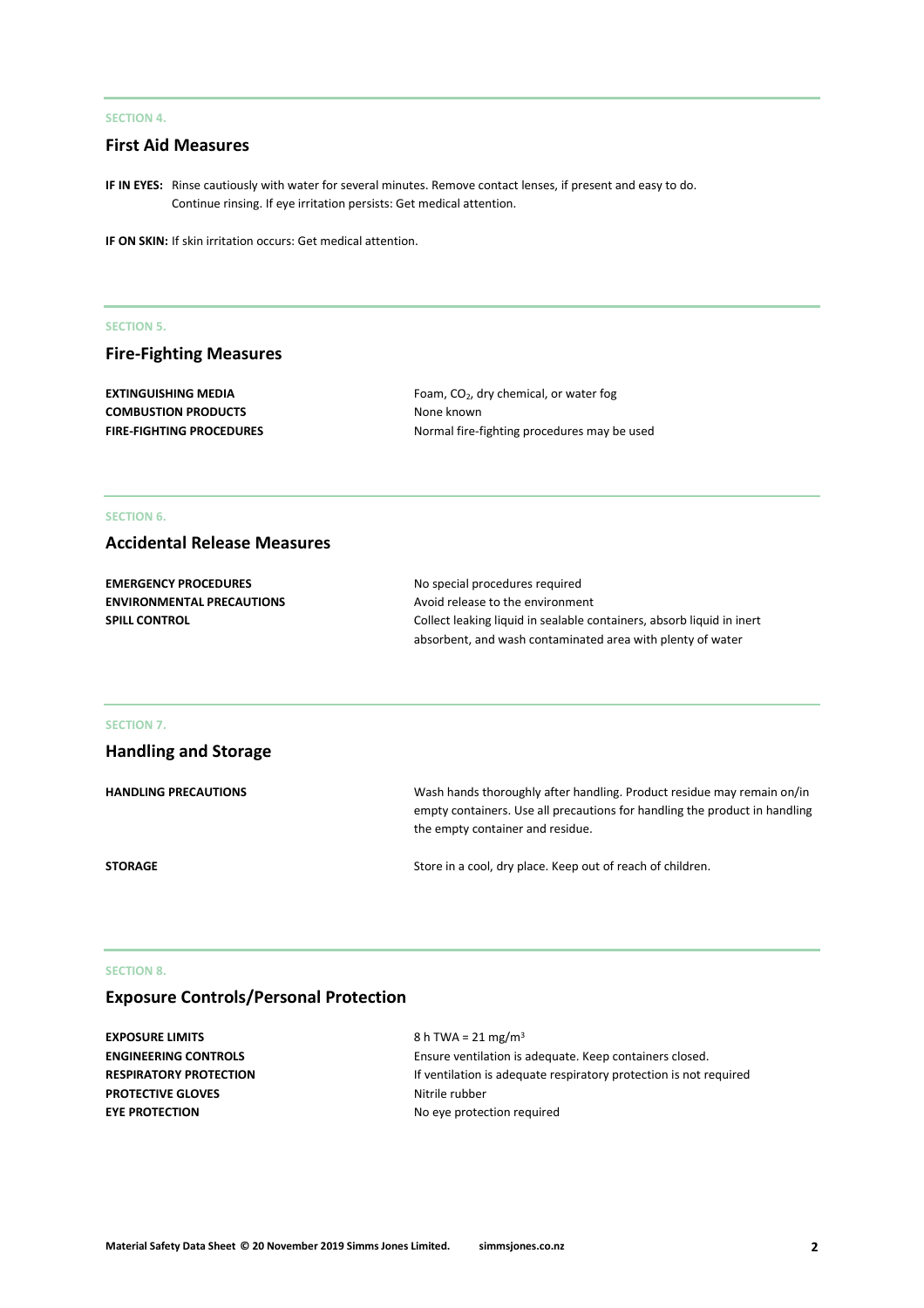# **SECTION 9.**

# **Physical and Chemical Properties**

**ODOUR THRESHOLD** Not Available **pH** 10-11 **MELTING POINT/FREEZING POINT**  $\leq 0$ **<sup>o</sup>C INITIAL BOILING POINT** >100<sup>o</sup>C **FLASH POINT** Not Flammable **FLAMMABILITY** Not Flammable **FLAMMABILITY OR EXPLOSIVE LIMITS** Not Flammable **VAPOUR PRESSURE** Not Determined **VAPOUR DENSITY** Not Determined **RELATIVE DENSITY** 1.46 **SOLUBILITY** Completely miscible with water **PARTITION CO-EFFICIENT: n-OCTANOL/WATER** Not Determined **AUTO-IGNITION TEMPERATURE** Not Applicable **DECOMPOSITION TEMPERATURE** 100ºC KINEMATIC VISCOSITY **Not Determined** 

**APPEARANCE** Creamy liquid; Lemon Cream: Yellow, Rose Cream: Pink, C31 Cream: Pink **ODOUR** Lemon Cream: Lemon, Rose Cream: Rose, C31 Cream: None

# **SECTION 10.**

# **Stability and Reactivity**

**STORAGE CONDITIONS** No special conditions required **INCOMPATIBLE SUBSTANCES** None known **HAZARDOUS DECOMPOSITION PRODUCTS** None known

**REACTIVITY Not reactive with other chemicals or cleaners Not reactive with other chemicals or cleaners** 

# **SECTION 11.**

# **Toxicological Information**

**ACUTE TOXICITY** ACUTE **TOXICITY** ACUTE **NO** acute effects **SKIN CORROSION/IRRITATION** Causes mild skin irritation **SERIOUS EYE DAMAGE/IRRITATION** Causes eye irritation **RESPIRATORY OR SKIN SENSITISATION No sensitisation GERM CELL MUTAGENICITY** No data available **CARCINOGENICITY** Not carcinogenic **REPRODUCTIVE TOXICITY No reproductive toxicity SPECIFIC TARGET ORGAN TOXICITY -SINGLE EXPOSURE** No specific organ toxicity **-REPEATED EXPOSURE** No specific organ toxicity **ASPIRATION HAZARD** No aspiration hazard

**SODIUM DODECYLBENZENE SULFONATE TOXICITY** SPECIES: Rabbit RESULT: Severe irritant SOURCE: NTP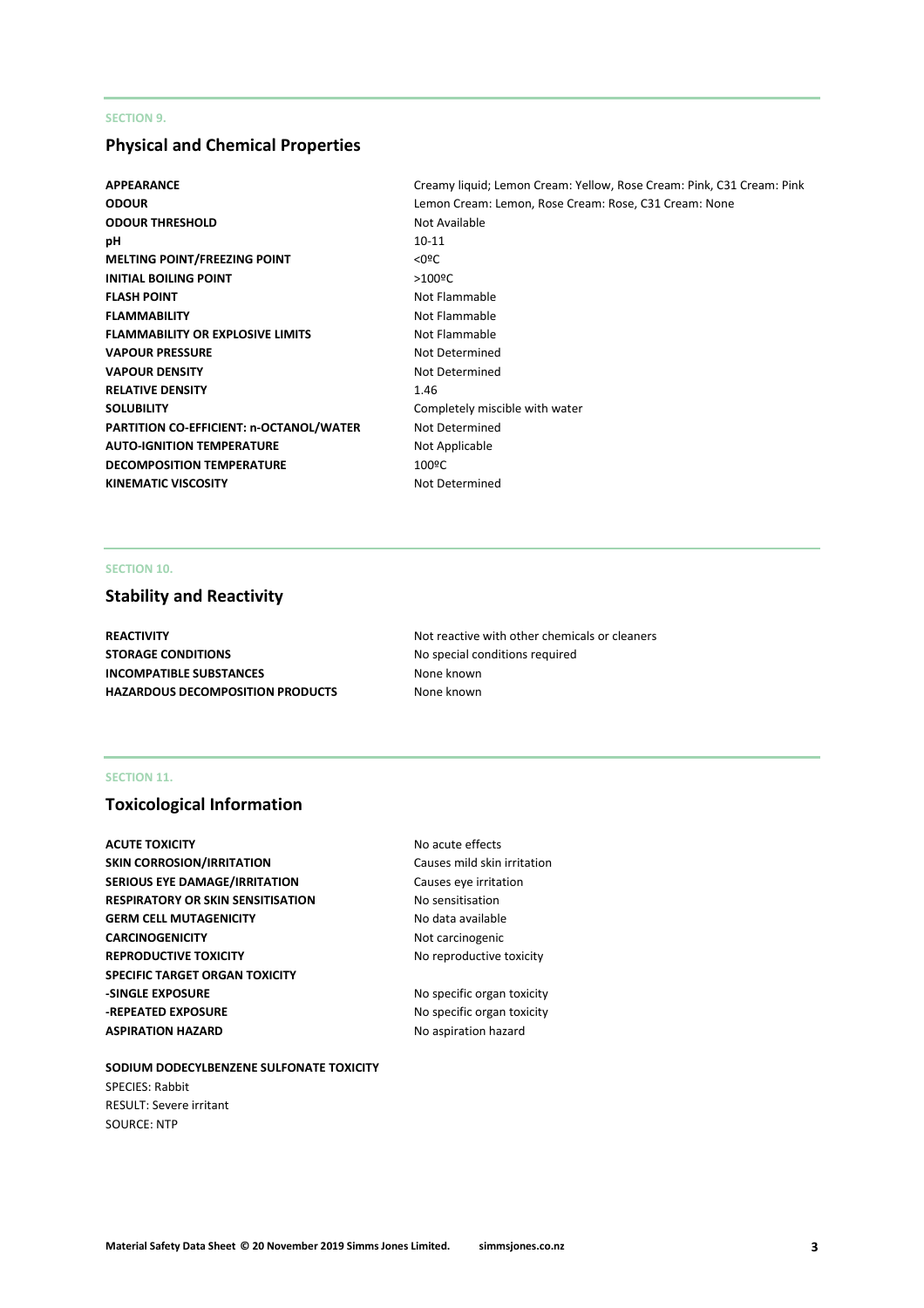# **SECTION 12.**

# **Ecological Information**

#### **TRICLOSAN ECOTOXICITY DATA ACUTE**

STUDY: Fathead minnow (Pimephales promelas), LC<sub>50</sub> VALUE: 0.25 mg/L SOURCE: Ref no. 344. Office of Pesticide Programs (2000) Pesticide Ecotoxicity Database. Environmental Fate and Effects Division, US EPA, Washington, D.C.

STUDY: Water flea (Ceriodaphnia dubia), 48 h, EC<sub>50</sub> (Immobility) VALUE: 0.13 mg/L SOURCE: NIVA

#### **CHRONIC**

STUDY: Rainbow trout (Oncorhynchus mykiss), NOEC (Growth and development, early life stages) VALUE: 0.034 mg/L SOURCE: Orvos, NIVA

STUDY: Plankton (Anabena flos-aquae), 96 h, EC<sub>50</sub> VALUE: 0.966 µg/L Source: US EPA via ECB 'Environmental effects of triclosan'

| <b>BIODEGRABILITY</b>            |
|----------------------------------|
| <b>BIOACCUMULATIVE POTENTIAL</b> |
| <b>MOBILITY IN SOIL</b>          |

**Not Rapidly Degradable Bioaccumulative Not Determined** 

#### **SECTION 13.**

# **Disposal Considerations**

**DISPOSAL** Wash down drain. Triple rinse empty container before offering for recycling or disposal.

#### **SECTION 14.**

# **Transportation Information**

| UN NUMBER                    |
|------------------------------|
| SHIPPING NAME                |
| <b>DANGEROUS GOODS CLASS</b> |
| UN PACKING GROUP             |
| ENVIRONMENTAL HAZARDS        |
| <b>SPECIAL PRECAUTIONS</b>   |

**Not Hazardous for transport Chemico Cream Cleaner Not Hazardous for transport Not Hazardous for transport** Very toxic to aquatic life with long lasting effects **SPECIAL PRECAUTIONS** No special precautions required

## **SECTION 15.**

# **Regulatory Information**

**HSNO APPROVAL NUMBER** HSR002530 **SPECIAL REQUIREMENTS** Not Applicable

**GROUP STANDARD** Cleaning Products (Subsidiary Hazard) Group 2017